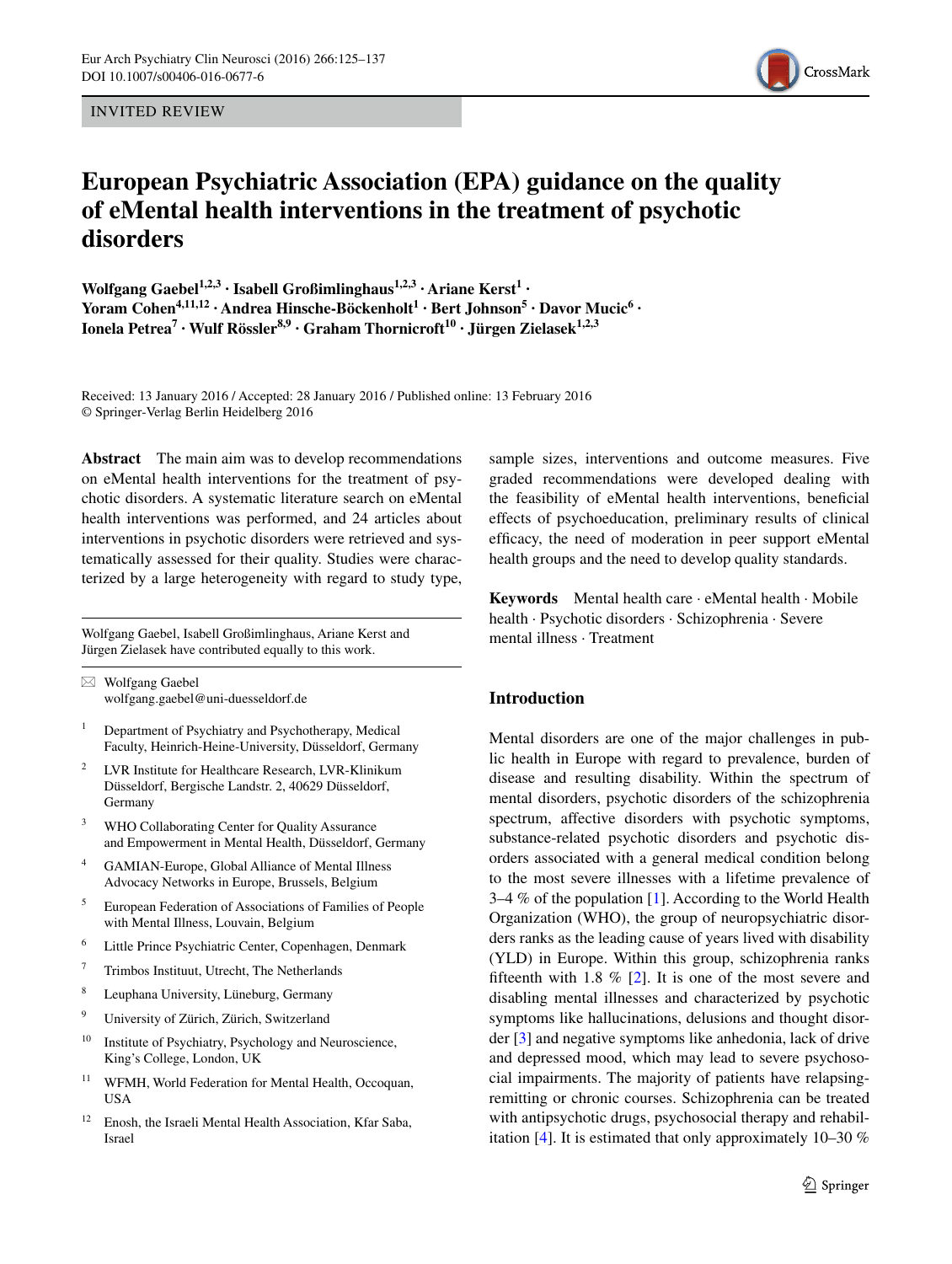#### <span id="page-1-0"></span>**Box 1** eHealth and eMental health—definitions

Currently, there is no general consensus on the definition of eHealth, and while many different definitions have been proposed, there is thus far no universal agreement about what may be included and excluded in this term [[10](#page-11-13)]. eHealth can be defined in multiple ways using narrow or broad definitions. Broad definitions often encompass administrative healthcare systems, electronic prescribing, electronic health records and direct clinical care [[11](#page-11-14)]. Definitions of eHealth and its subdomains are formed either by the inclusion or exclusion of specific information technologies, such as the Internet and smartphone apps, as well as by the need to update the definitions as new technologies are developed and used, and old technologies become obsolete [\[11\]](#page-11-14). In its glossary, the WHO defines eHealth as "the transfer of health resources and healthcare by electronic means"

eMental health is one subdomain of eHealth. Like for eHealth, there is no single general definition of the term. It may be considered to include initiatives delivered directly to mental health service users and only on the Internet (and not just via stand-alone computers). Broad definitions may include delivery activities related to screening, mental health promotion and prevention, provision of treatment, staff training, administrative support and research. Mucic and Hilty [[12](#page-11-15)] describe eMental health as "the use of telecommunication and information technologies to deliver mental health services at a distance." According to the National Health Service (NHS) Network, eMental health is "the use of information and communication technologies to support and improve mental health, including the use of online resources, social media and smartphone applications." Christensen and coworkers [\[13\]](#page-11-16) describe eMental health as "mental health services and information delivered or enhanced through the Internet and related technologies." This definition is closest to the research question of this paper which is the investigation of the evidence on Internet- and mobile-based therapeutic eMental health interventions for schizophrenia and other psychotic disorders. There are a number of studies that explore the use of technology for common mental disorders like depression. In contrast, the use of eMental health interventions for psychotic disorders and schizophrenia is still scarce. The aim of this study is to give an overview of the existing evidence on these interventions and give recommendations for their application and future research

of the mentally ill, including psychotic disorders, receive treatment [\[5](#page-11-4)]. The costs of schizophrenia treatment are related to the treatment itself (direct costs) and more importantly to indirect costs associated with lost productivity at work, early retirement, public support payments and others [\[6](#page-11-5)]. Besides these costs, psychotic disorders are also associated with an increased prevalence of somatic disorders, leading to additional costs and further reduced quality of life, and with discrimination and stigma [\[7](#page-11-6), [8](#page-11-7)].

A pressing issue is the improvement of access to care for people with mental disorders [[9](#page-11-8)]. In addition to the impairments negatively affecting help-seeking, long waiting times and limited financial resources are strong arguments to develop innovative treatment concepts. One novel technological opportunity to close the treatment gap may be to provide mental health services via the Internet [[9\]](#page-11-8). The use of such "eMental health" technology to care delivery has developed rapidly. eMental health interventions have a number of advantages: They are easily accessible, provide anonymity to the user and are less expensive than personal patient–provider contacts [\[9\]](#page-11-8). The elimination of social cues and distinctions such as race, disability and facial expressions through text-based communication can help people to communicate more freely and feel more confident [[9\]](#page-11-8). However, there is still no consensus as to a common definition of eMental health, but pragmatic approaches are available (Box [1\)](#page-1-0).

The use of eMental health applications ("apps") may be especially important for patients without access to traditional mental health care. For example, with the rising numbers of refugees in Europe, providing telemental health in the patients' own languages becomes a reasonable alternative to interpreter-based treatment, and initial studies show that this increases patient trust [\[14\]](#page-11-9). Especially for the most severely mentally ill like most persons with psychotic disorders, Internet-based therapy may provide a way of approaching mental health care anonymously avoiding stigmatization and obviating the need to leave one's home to seek help. Psychoeducation as a basis of treatment adherence, providing an incentive to use the Internet for such purposes, and also with a view to target patient relatives to reduce stigmatization, may be provided via the Internet. Also, providing Internetbased interventions may lower the costs of mental health care and may be used as forum sites for self-help approaches for people with schizophrenia [[15\]](#page-11-10). While such effects have been shown for common mental disorders like depression and anxiety  $[16, 17]$  $[16, 17]$  $[16, 17]$  $[16, 17]$ , the main purpose of this guidance was to review the evidence of the feasibility and efficacy of Internet-based interventions for patients with psychotic disorders as an example of severe mental illnesses. Further guidances in the future will deal with other mental illnesses.

The following five hypotheses were formulated:

- 1. eMental health interventions increase mental health literacy about psychotic disorders (for the public or in patient-oriented psychoeducation)
- 2. eMental health interventions are efficacious to treat the positive and negative symptoms of psychotic disorders (primary psychotic disorders like schizophrenia, schizoaffective disorders, delusional disorders, acute and transient psychotic disorders, and secondary psychotic disorders)
- 3. There are quality assurance methods for assessing the efficacy of eMental health applications for psychotic disorders
- 4. There are ethical standards for eMental health interventions in psychotic disorders
- 5. There is a legislative framework for eMental health interventions in psychotic disorders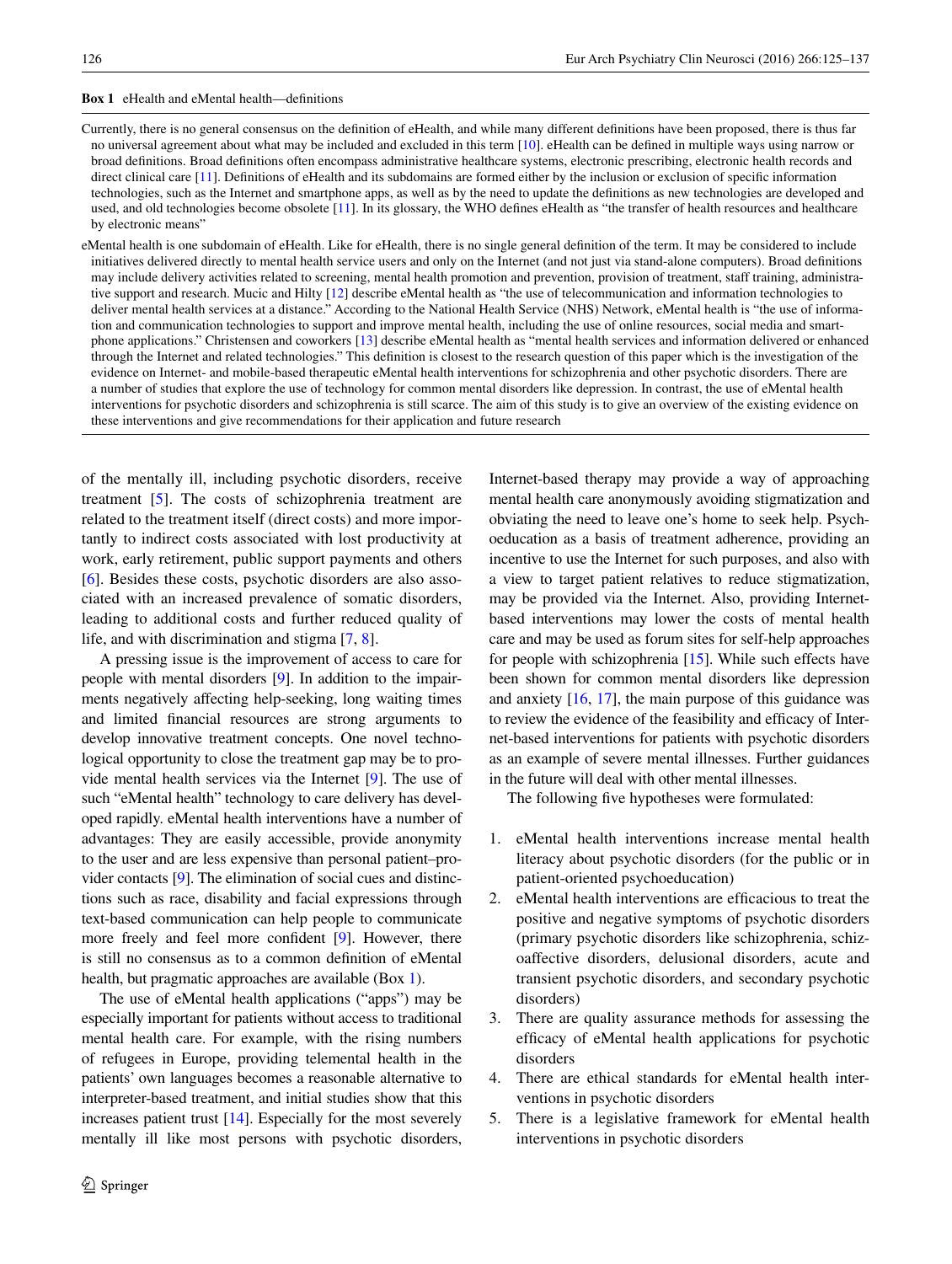# **Methods**

# **Guidance development process**

In order to identify evidence for this guidance, we performed systematic literature researches. We searched the databases Medline (PubMed), PsychINFO and Scopus. A time limit as of 2000 was set, and language filters were set to include English, German and Dutch publications. The search included qualitative and experimental studies. A systematic search of the gray literature was not performed. The detailed search strategy is given in Table [1.](#page-3-0)

The following inclusion and exclusion criteria were used:

# *Inclusion criteria*

- 1. Studies providing information about the causes, symptoms, diagnosis and treatment of mental disorders (mental health literacy for the general population, psychoeducation for patients) (hypothesis 1)
- 2. Studies about the use of eMental health applications (i.e., computer-based, Internet-based, smartphonebased or tablet-based applications) as interventions in mental disorders (hypothesis 2)
- 3. Papers addressing quality assurance methods for assessing the efficacy of eMental health applications for psychotic disorders (hypothesis 3)
- 4. Publications addressing the ethical or legislative aspects of eMental health applications (hypothesis 5)
- 5. Manuals about eMental health applications (hypotheses  $1-5$ )
- 6. After screening of results of the initial broad literature searches using the title and abstract format, studies focusing on psychotic disorders only were further considered. This initial search served not to overlook studies dealing with psychotic disorders, which were performed together with other disorders.

# *Exclusion criteria*

- 1. Conference abstracts, editorials, pure opinion papers and papers addressing general mental healthcare questions without empirical data
- 2. Computer-aided systems, i.e., systems which use computer- or Internet-based technologies to address study participants or retrieve and/or collect information from study participants, but which have no clear focus on eMental health applications (like the use of a computerized version of a depression test without any further eMental health aspect of the study)
- 3. Studies dealing with television, radio, telephone, videoconferencing, video telephone services and print materials
- 4. Studies dealing with the prevention of or diagnostic processes of mental disorders
- 5. Descriptions and evaluations of computer- or Internetbased systems exclusively used to collect or analyze routine healthcare data (like hospital information systems or descriptions of algorithms used to analyze mental health datasets) or solely used as a communication tool between patients and healthcare providers
- 6. Technical descriptions of eMental health systems without evaluation of their efficacy (like descriptions of the design stages of eMental health product developments or conceptual papers about the potential uses of eMental health applications)
- 7. Studies about information retrieval systems (like analyses about the use of computers to store medical information or analyses of database use, but studies were included if they analyzed the use of eMental health applications)
- 8. General electronic information applications provided by healthcare providers, patient organizations or medical specialty societies
- 9. Applications not dealing with mental health services or mental disorders
- 10. Publications about principles of eMental health applications but without empirical or other research data allowing an assessment of the efficacy of the eMental health application
- 11. Internet/computer use and addiction: studies on computer use (for example, its relation to sleep problems) and on the concept of Internet addiction, epidemiology, diagnosis and classification, and non-eMental health-based interventions for Internet or computer use and addiction were not included
- 12. Radiologic studies without eMental health aspects (like clinical studies on the use of "computer tomography")
- 13. Virtual reality studies, unless these used Internetbased presentations of virtual reality applications in the framework of an eMental health application

Classical setting-specific mapping of mental healthcare studies (inpatient vs. outpatient) does not pertain to eMental health-related studies and was not considered in this guidance. Three authors (IG, AK and JZ) independently screened the retrieved documents in three stages, at first on the title level followed by the abstract and the full-text levels. Discrepancies between the raters were resolved by discussion. The details of the selection process are shown in Fig. [1.](#page-4-0)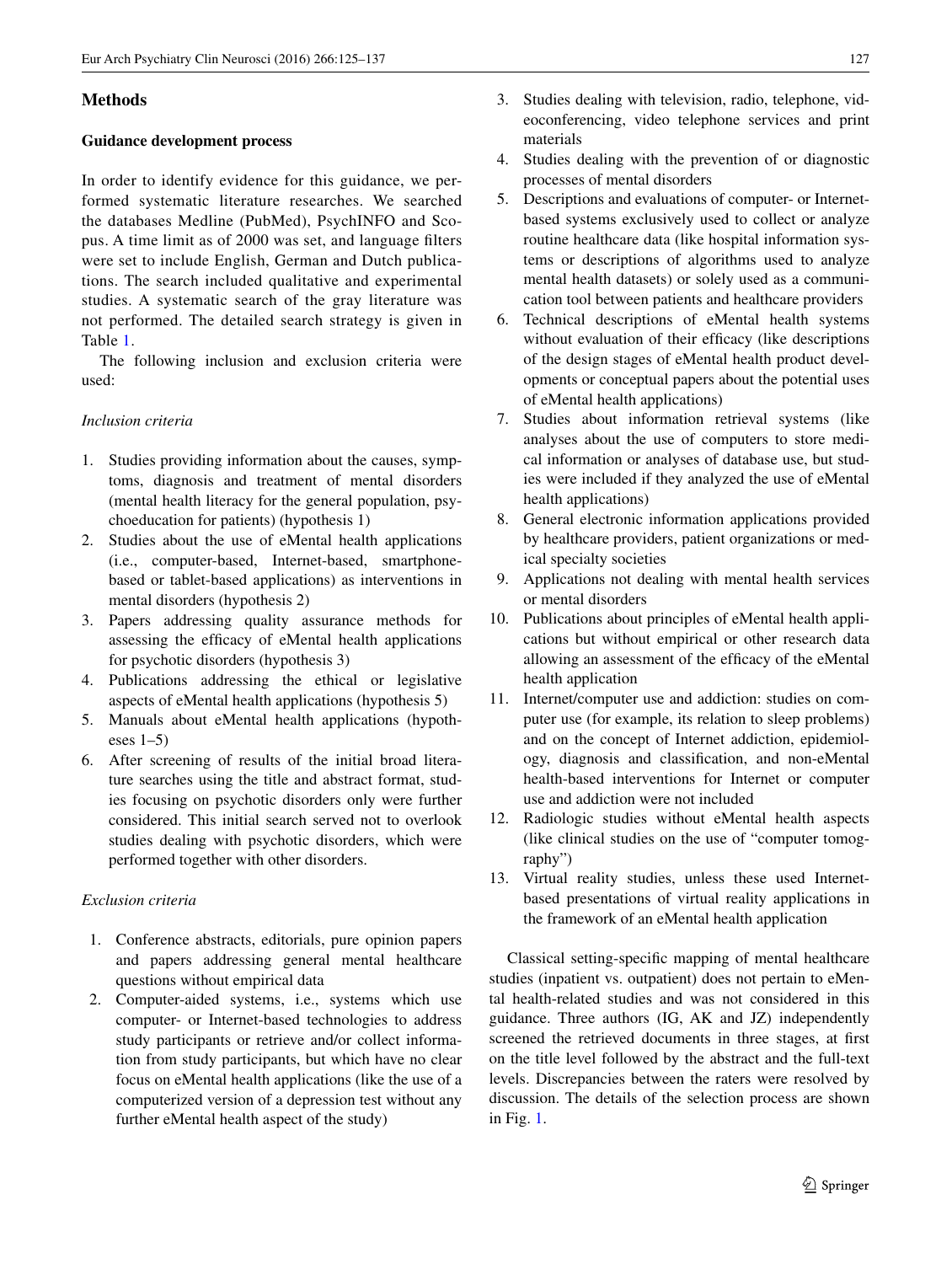| Database  | Search terms and search fields <sup>a</sup>                                                                                                                                                                                                                                                                                                                                             | Number of retrieved documents Date of search |            |
|-----------|-----------------------------------------------------------------------------------------------------------------------------------------------------------------------------------------------------------------------------------------------------------------------------------------------------------------------------------------------------------------------------------------|----------------------------------------------|------------|
|           | Medline (PubMed) 1. Search terms in titles, abstracts:<br>"mhealth," "m health," "m-health"<br>"mobile," "e-health," "e health" "ehealth,"<br>"internet," "internet", "computer," "computer", "web," "web", "online,"<br>"online <sup>b</sup> ," "smartphone <sup>b</sup> ," "tablet <sup>b</sup> " (these terms were connected by OR)                                                  | 3445                                         | 30.07.2015 |
|           | 2. Search terms:<br>"mental health" as MeSH terms and title/abstract connect with the follow-<br>ing terms (as titles/abstract or MeSH terms):<br>"mental disease," "mental disorders," "psychiatry"<br>or the following terms as titles/abstracts:<br>"e mental health," "emental health," "psychotic <sup>b</sup> "<br>or the following terms as MeSH terms:<br>"psychotic disorders" |                                              |            |
|           | 3. Search terms in titles/abstracts:<br>"intervention," "intervention <sup>b</sup> ," "application." "applicat <sup>b</sup> ," "guideline,"<br>"guideline <sup>b</sup> "                                                                                                                                                                                                                |                                              |            |
|           | 4. Search terms in titles/abstracts:<br>"effect," "effect <sup>b</sup> ," "effic <sup>b</sup> ," "evidence," "eviden <sup>b</sup> ," "outcome"<br>Results of these four searches were connected by AND                                                                                                                                                                                  |                                              |            |
| Scopus    | 1. Search terms in Titles, Abstracts:<br>"mhealth," "m health," "m-health"<br>"mobile," "e-health," "e health" "ehealth,"<br>"internet," "internet"," "computer," "computer", "web," "web", "online,"<br>"online <sup>b</sup> ," "smartphone <sup>b</sup> ," "tablet <sup>b</sup> " (these terms were connected by OR)                                                                  | 1015                                         | 27.08.2015 |
|           | 2. Search terms:<br>"mental health" as MeSH terms and title/abstract connect with the follow-<br>ing terms (as titles/abstract or MeSH terms):<br>"mental disease," "mental disorders," "psychiatry"<br>or the following terms as titles/abstracts:<br>"e mental health," "emental health," "psychotic <sup>b</sup> "<br>or the following terms as MeSH terms:<br>"psychotic disorders" |                                              |            |
|           | 3. Search terms in titles/abstracts:<br>"intervention," "intervention <sup>b</sup> ," "application." "applicat <sup>b</sup> ," "guideline,"<br>"guideline"                                                                                                                                                                                                                              |                                              |            |
|           | 4. Search terms in titles/abstracts:<br>"effect," "effect"," "effic"," "evidence," "eviden", "outcome"<br>Results of these four searches were connected by AND                                                                                                                                                                                                                          |                                              |            |
| PsychINFO | Searches in titles and keywords:<br>1. "e-health," "ehealth," "mhealth," "m-health," "internet," "internet","<br>"computer," "computer <sup>b</sup> ," "web," "web"," "online," "online <sup>b</sup> ," "smart-<br>phone," "tablet"                                                                                                                                                     | 107                                          | 11.09.2015 |
|           | 2. "mental health," "mental disease," "mental disorders," "psychiatry,"<br>"psychiatr <sup>b</sup> ," "e-mental health," "emental health," "psychotic <sup>b</sup> ," "psy-<br>chotic disorders"                                                                                                                                                                                        |                                              |            |
|           | 3. "intervention," "intervention <sup>b</sup> ," "application," "applicat <sup>b</sup> ," "guideline <sup>b</sup> ,"<br>"guideline <sup>b</sup> "                                                                                                                                                                                                                                       |                                              |            |
|           | 4. "effect," "effect"," "effic <sup>b</sup> ," "evidence," "eviden <sup>b</sup> ," "outcome"<br>Results of these four searches were connected by AND                                                                                                                                                                                                                                    |                                              |            |

<span id="page-3-0"></span>**Table 1** Search terms and syntax of the systematic literature search

<sup>a</sup> The detailed search syntax is available on request from the authors

**b** Truncated search term

Evidence evaluation tables were adapted from SIGN50 (Scottish Intercollegiate Guidelines Network) templates [\(http://www.sign.ac.uk/methodology/checklists.html\)](http://www.sign.ac.uk/methodology/checklists.html) [\[17](#page-11-12)]. Recommendations were developed by four authors of this

<sup>2</sup> Springer

manuscript (WG, IG, AK and JZ) and reviewed by the EPA Guidance Committee, the EPA Board and the coauthors of this manuscript including representatives of patients and families.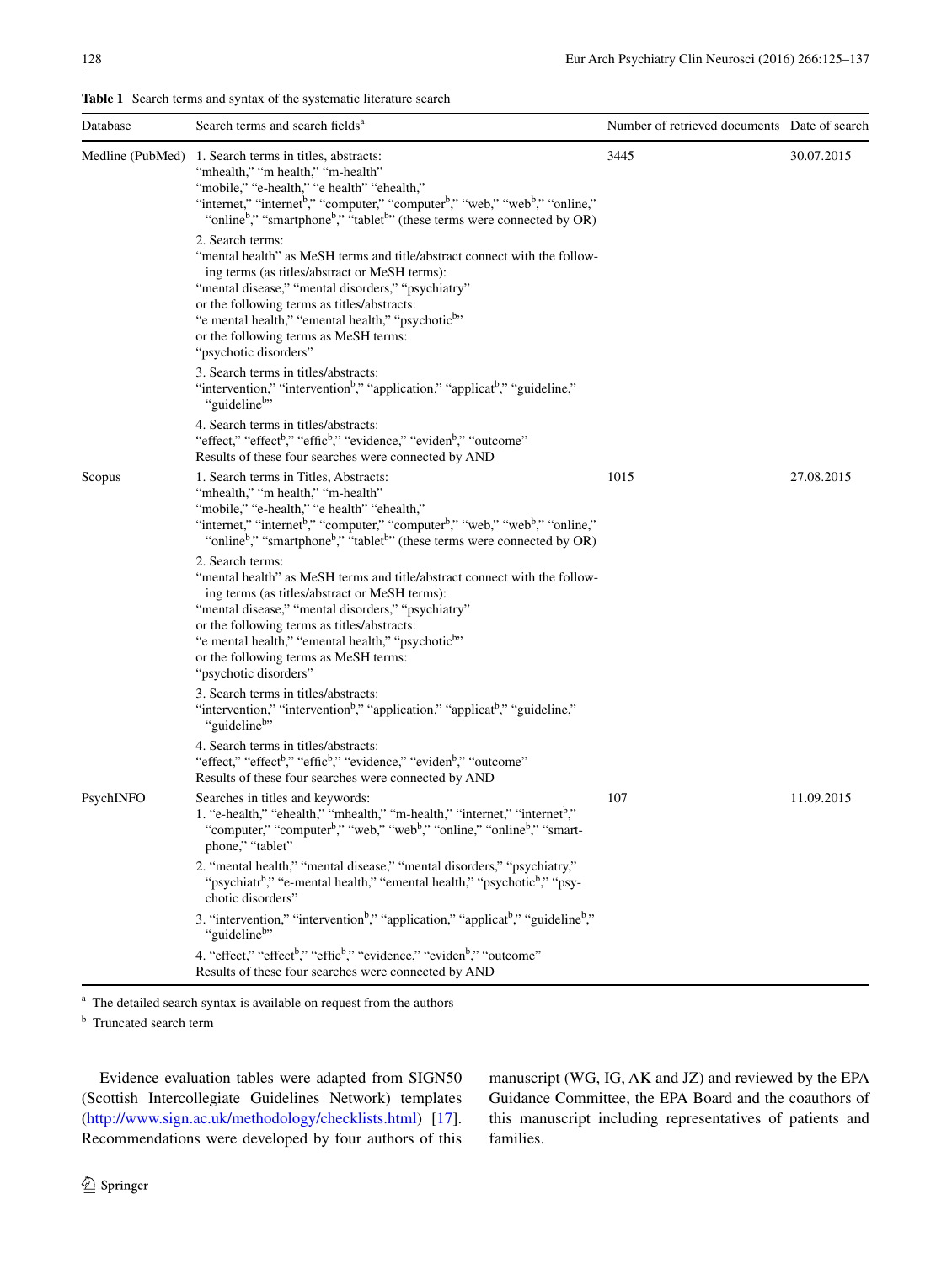

<span id="page-4-0"></span>**Fig. 1** Flow of studies retrieved in the systematic literature search

#### <span id="page-4-1"></span>**Evidence and recommendation grading**

Recommendations were developed by the authors of this article and reviewed by the EPA Guidance Committee and the EPA Board. Both evidence and recommendations were systematically graded following previous EPA Guidance procedures (Tables [2](#page-5-0) and [3](#page-6-0); [[18\]](#page-11-17)) based on assessment protocols by Daly et al. [[19\]](#page-11-18) and the SIGN grading system (1999–2012 version) [\[20](#page-11-19)].

## **Results**

#### **Characteristics of included studies**

The systematic literature search identified four systematic reviews, two randomized controlled trials, four open uncontrolled trials, two unsystematic literature reviews and one focus group study that were eligible according to the inclusion and exclusion criteria. The evaluation summary of the 13 included studies is given in Table [4](#page-7-0).

The following types of eMental health interventions were identified in these studies:

- Web-based interventions (Web sites, online feedback tools, discussion rooms, Internet diaries, social media, online therapy) (thematized in 10 of 13 studies)
- Mobile device-based interventions (text messaging, use of smartphones and other mobile devices) (thematized in 9 of 13 studies)

#### **Study description: web‑based interventions**

Naslund et al. [[21\]](#page-12-0) summarized the types of remote technologies used in different eHealth interventions for severe mental illnesses and showed that mostly web-based interventions  $(n = 12)$  had been developed thus far. There were five studies using Internet-based schizophrenia interventions. Two studies were pilot trials and showed the feasibility of online platforms as psychosocial interventions and some positive effects on depressive symptoms. One randomized controlled trial used the Internet to improve parenting skills of mothers with severe mental disorders including schizophrenia, and led to improved parenting skills and decreased parental stress. Another randomized controlled trial showed no effects of an unmoderated peer support Internet forum for schizophrenia patients. A randomized controlled trial with a 12-month follow-up period using an online Web site-based psychoeducational intervention that provided information about schizophrenia, its prognosis and treatment and coping strategies to persons with schizophrenia and their supporters, led to a significant reduction in positive symptoms for persons with schizophrenia and a significant increase of knowledge about schizophrenia for both persons with schizophrenia and their supporters [[22,](#page-12-1) [23](#page-12-2)]. A limitation of this study was its small sample size (31 patients and 24 supporters) [[22\]](#page-12-1). Kasckow et al. [[24\]](#page-12-3) conducted a systematic literature review and reported on another study on the feasibility of an online group program designed for relatives of persons with schizophrenia [\[25](#page-12-4)]. Participants ( $n = 26$ ) in the intervention group were compared to archival data from persons receiving treatment as usual ( $n = 26$ ). Most participants attended more than 50 % of the core online support sessions and showed high levels of satisfaction. However, there was only little impact on relatives' distress. Another systematic review showed that two pilot studies pointed to high rates of patient satisfaction (75–92 %) with web-based psychoeducation both in terms of usability and helpfulness [[26\]](#page-12-5). The review identified a single uncontrolled trial using web-based cognitive behavioral therapy for persistent auditory hallucinations and found significant improvements in hallucination severity and general psychopathology [\[27](#page-12-6)].

A focus group study of siblings of persons with schizophrenia showed that siblings were eager for information and peer support [\[28\]](#page-12-7). Another study developed a web-based program to empower patients with schizophrenia to discuss treatment options with their clinicians [[29](#page-12-8)]. Patients in the intervention group used an interactive web-based intervention with video clips of actors, who simulated a patient discussing treatment concerns showing the performance of communication strategies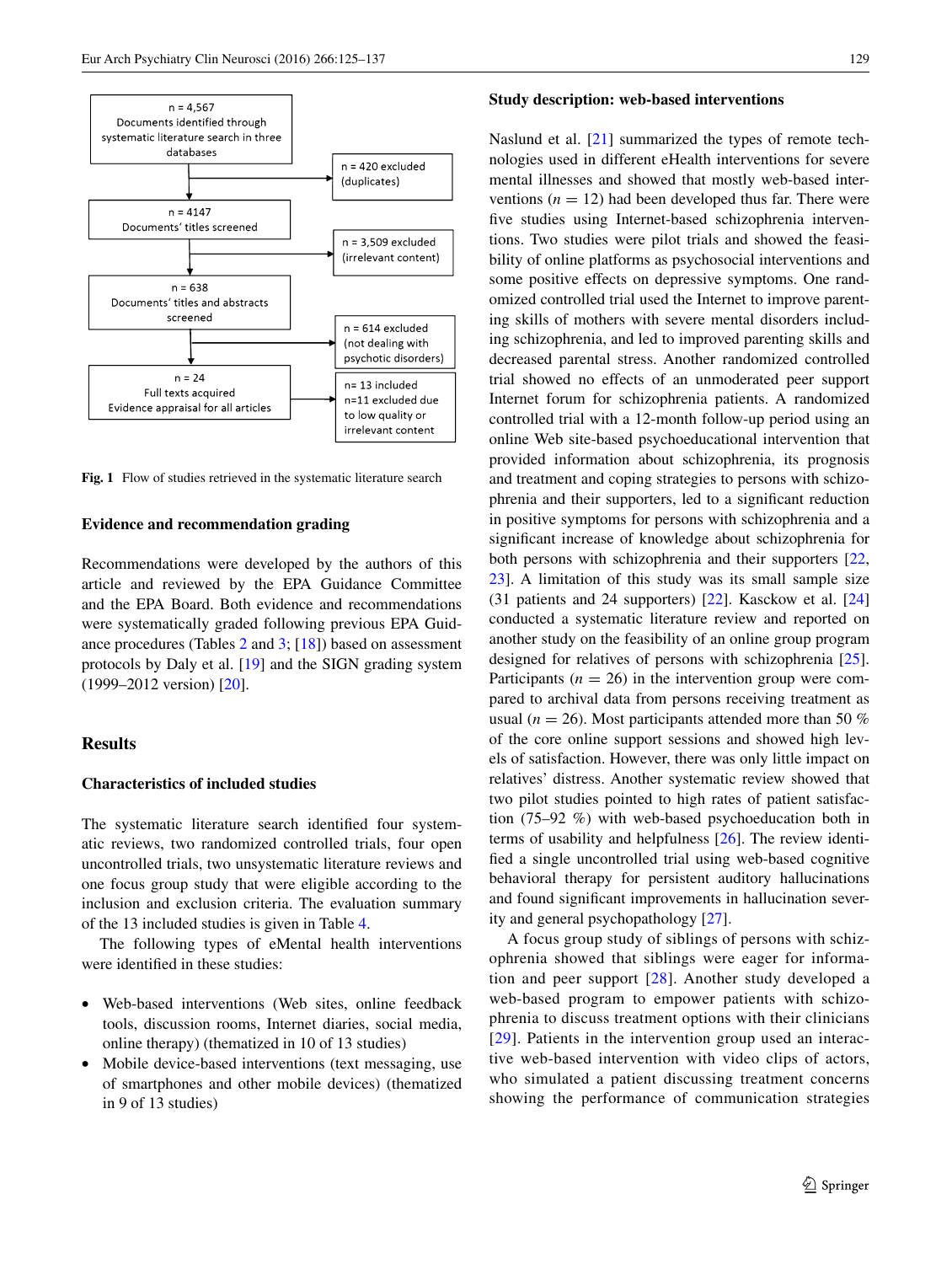|                               | <b>Transfer 2</b> and the contract of the contract of the contract of the contract of $\alpha$ is the contract of $\alpha$ of $\alpha$                                                                                                                                                                            |                                                                                                                                                                                                                                                                                                                                                                                                       |                                                                                                                      |
|-------------------------------|-------------------------------------------------------------------------------------------------------------------------------------------------------------------------------------------------------------------------------------------------------------------------------------------------------------------|-------------------------------------------------------------------------------------------------------------------------------------------------------------------------------------------------------------------------------------------------------------------------------------------------------------------------------------------------------------------------------------------------------|----------------------------------------------------------------------------------------------------------------------|
| Study type                    | Features of qualitative research                                                                                                                                                                                                                                                                                  | Features of quantitative studies                                                                                                                                                                                                                                                                                                                                                                      | Features of reviews                                                                                                  |
|                               | extended as a result of analysis to capture diversity<br>of experience. Analytic procedures comprehensive<br>or stakeholder groups other than those reported in<br>and clear. Results can be generalized to settings<br>Level I generalizable studies Sampling focused by theory and the literature,<br>the study | general population or from a large range of service<br>large and representative group of persons from the<br>to settings or stakeholder groups other than those<br>settings. Analytic procedures comprehensive and<br>Randomized controlled trials. Surveys sampling a<br>statistical modeling. Results can be generalized<br>clear usually include multivariate analyses or<br>reported in the study | Systematic reviews or meta-analyses                                                                                  |
| Level II conceptual studies   | on analysis of the literature. May be limited to one<br>Theoretical concepts guide sample selection, based<br>group about which little is known or a number of<br>important subgroups. Conceptual analysis recog-<br>views<br>nizes diversity in participants'                                                    | sampling a restricted group of persons or a limited<br>procedures comprehensive and clear. Results have<br>limited to one group about which little is known<br>number of service providers or settings. May be<br>or a number of important subgroups. Analytic<br>Uncontrolled, blinded clinical trials. Surveys<br>limited generalizability                                                          | Unsystematic reviews with a low degree of selection<br>bias employing clearly defined search strategies              |
| Level III descriptive studies | theoretical issues. Record a range of illustrative<br>Sample selected to illustrate practical rather than<br>quotes including themes from the accounts of<br>"many," "most," or "some" study participants"                                                                                                        | treatment as usual. Survey sampling not represent-<br>of analytical procedures, like descriptive statistics.<br>records experiences and uses only a limited range<br>ative since it was selected from a single special-<br>ized setting or a small group of persons. Mainly<br>Open, uncontrolled clinical trials. Description of<br>Results have limited generalizability                            | Unsystematic reviews with a high degree of selection<br>bias due to undefined or poorly defined search<br>strategies |
| Level IV single case study    | Provides rich data on the views or experiences of<br>one person. Can provide insight in unexplored<br>contexts                                                                                                                                                                                                    | Case studies. Provides survey data on the views or<br>ting. Can provide insight in unexplored contexts.<br>experiences of a few individuals in a single set-<br>Results cannot be generalized                                                                                                                                                                                                         | Editorials                                                                                                           |

<span id="page-5-0"></span> $18 - 201$ **Table 2** Grading of evidence from quantitative studies, qualitative studies and reviews [\[18](#page-11-17)[–20](#page-11-19)] j.  $\overline{\text{a}^{\text{linear}}}$ Ŕ  $\ddot{\phantom{0}}$  $\ddot{\phantom{0}}$  $\ddot{\phantom{0}}$ Table 2. Grading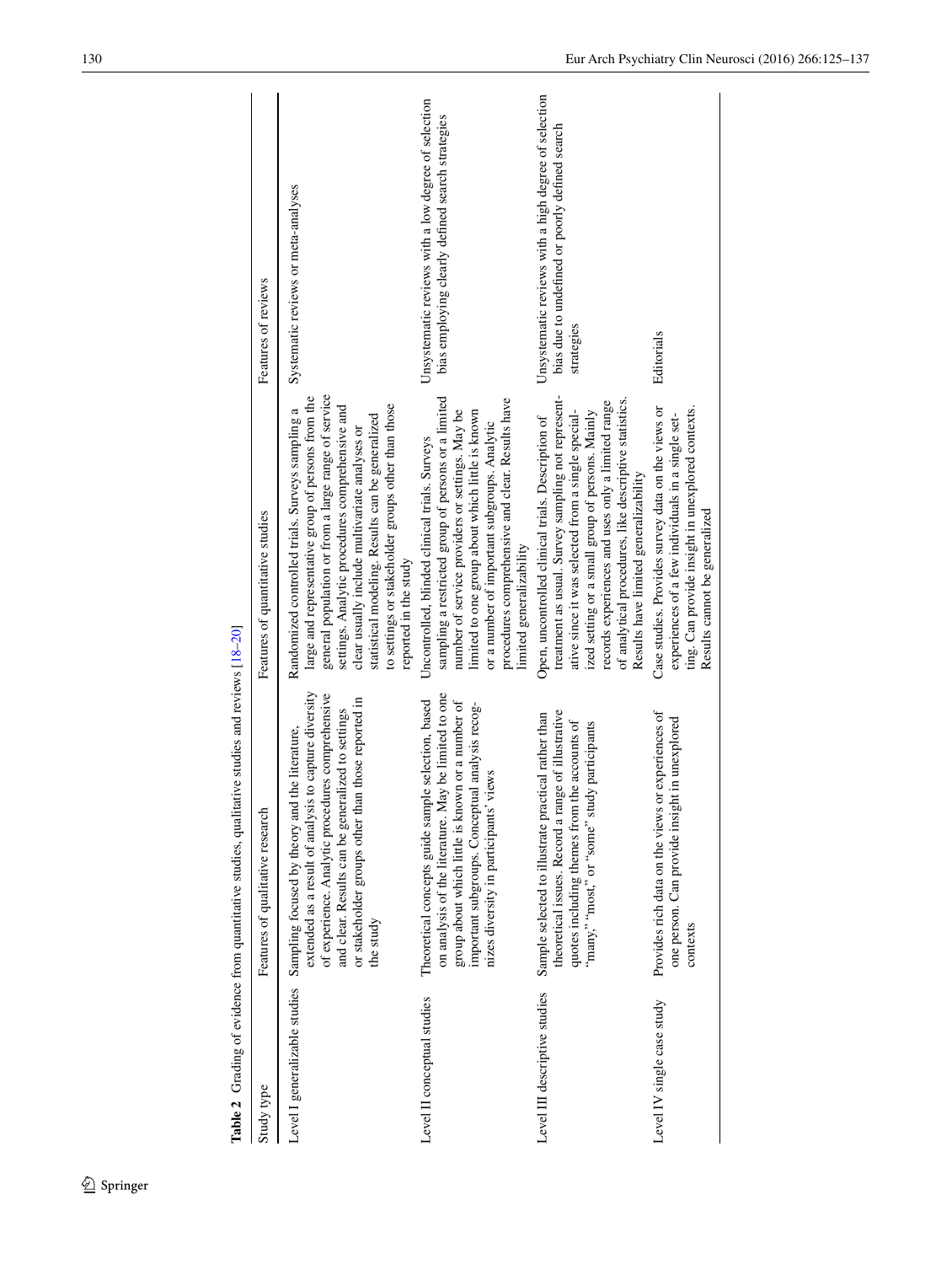#### <span id="page-6-0"></span>**Table 3** Grading of recommendations [\[18–](#page-11-17)[20\]](#page-11-19)

| Recommendation grade Description |                                                                                                                                                                                                                                                                                     |
|----------------------------------|-------------------------------------------------------------------------------------------------------------------------------------------------------------------------------------------------------------------------------------------------------------------------------------|
| A                                | At least one study or review rated as I and directly applicable to the target population; or<br>A body of evidence consisting principally of studies and/or reviews rated as I, directly applicable to the target popula-<br>tion, and demonstrating overall consistency of results |
| B                                | A body of evidence including studies and/or reviews rated as II, directly applicable to the target population, and dem-<br>onstrating overall consistency of results; or<br>Extrapolated evidence from studies and/or reviews rated as I or II                                      |
| $\mathcal{C}$                    | A body of evidence including studies and/or reviews rated as II–III, directly applicable to the target population and<br>demonstrating overall consistency of results; or Extrapolated evidence from studies and/or reviews rated as II-III                                         |
| D                                | Evidence level III or IV: or<br>Extrapolated evidence from studies and/or rated as III or IV; or<br>Expert consensus                                                                                                                                                                |

and skills. The control group was shown educational videos about the treatment of schizophrenia before a routine follow-up appointment. Results showed that the ensuing clinician visits in the intervention group were longer (24 vs. 19 min,  $p < .05$ ), and patients had a proportionately greater contribution to the dialogue ( $p < .05$ ) with less verbal dominance by the clinician ( $p < .05$ ). Moreover, patients in the intervention group asked significantly more questions  $(2 \text{ vs. } 0, p < 0.05)$ , provided more lifestyle information (76 vs. 53 statements,  $p < .05$ ) and more often made sure that they had understood the information provided by the clinician (3.6 vs. 2.1 checks,  $p < .05$ ). In addition, with intervention group patients, clinicians interacted in a more patient-centered manner, made more empathic statements and provided more cues of interest. The emotional tone of the visits of the intervention group in comparison with the control group was rated as more dominant and respectful for patients  $(p < .05)$  and more sympathetic for clinicians  $(p < .05)$ . A limitation of this study was the small sample size and therefore limited generalizability. In addition, there was a self-selection bias, since less than one-third of clinicians at the study sites participated. Thereby, results may have represented clinicians and patients who were generally more interested in communication and patient empowerment [\[29\]](#page-12-8).

A further review concluded from few studies that participation in unmoderated and unstructured online peer support groups was not associated with clinical or psychological benefits [\[23](#page-12-2)]. Formal supervision or guidance in online peer support therefore seemed to be pivotal [\[23](#page-12-2)]. Research on online peer support groups is still sparse, and a randomized controlled trial showed that unmoderated and unstructured Internet-based peer support (including patients with schizophrenia spectrum disorders and affective disorders) was not efficacious to improve recovery, quality of life, empowerment, social support and distress [\[21,](#page-12-0) [30\]](#page-12-9).

## **Mobile‑based interventions**

Mobile device-based interventions in the reviewed studies were used in a variety of ways: monitoring symptoms and detecting early warning signs of incipient psychosis, providing interactive feedback, assisting in symptom management or providing prompts for increasing treatment adherence. In one study, a mobile text messaging intervention assessed medication adherence and clinical status and provided feedback and support to the participants. It suggested various coping strategies in response to participants' replies to the text messages [\[31](#page-12-10)]. Furthermore, this study assessed the usability and satisfaction with the intervention. The study was only a small-scale  $(n = 17)$  trial, but it showed that the mobile text messaging intervention had a good response rate and was well received by the participants.

Another study offered individuals with schizophrenia or schizoaffective disorder prescheduled and on-demand resources to facilitate symptom management, mood regulation, medication adherence, social functioning and improved sleep. Approximately 90 % of participants rated the intervention as highly acceptable and usable. After one month, there were reduced psychotic and depressive symptoms and a decline in general psychopathology (PANSS total;  $P = .002$ ). The mobile phone intervention in this study showed feasibility, acceptability and preliminary efficacy for a small-scale group  $(n = 30)$  [[32\]](#page-12-11).

Ben-Zeev et al. [[33\]](#page-12-12) examined predictors of self-stigma in schizophrenia by using mobile technologies. They tracked momentary levels of self-stigma, psychotic symptoms, negative affect, positive affect, activity and the immediate social and physical environment in 24 individuals with schizophrenia. The levels of self-stigma were tracked multiple times daily for a 1-week period in this uncontrolled short-term feasibility trial. The study intended to show how both external/contextual (i.e., location, activity, social company) and internal (i.e., psychiatric symptoms, mood) factors were related to the presence of self-stigma.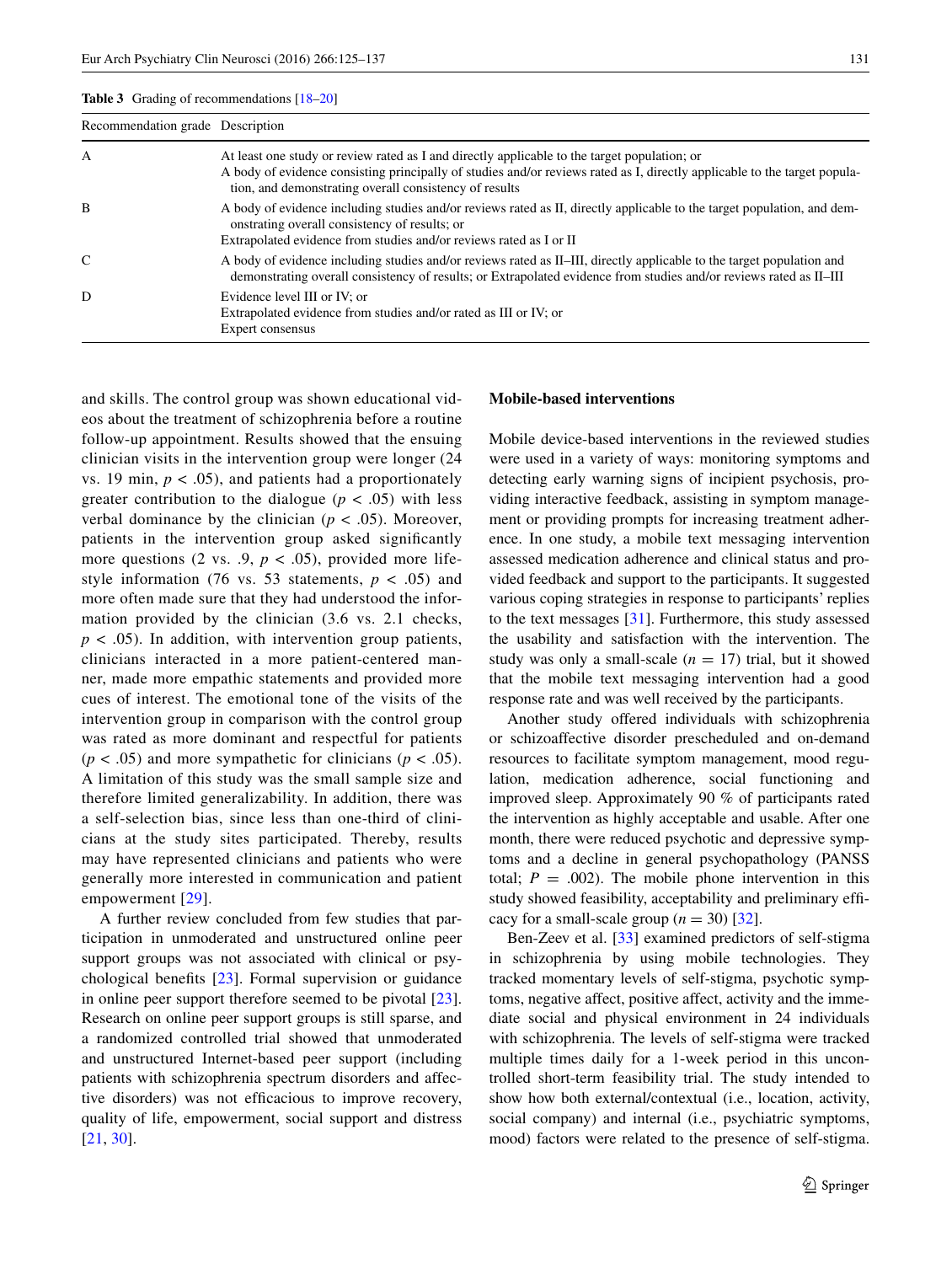<span id="page-7-0"></span>**Table 4** List of included studies and reviews, their methods, the main results and evidence ratings

| References                           | Type of study                         | Main results                                                                                                                                                                                                                                                                                                                                                                                                                                                                                                                                                                                                                                                                                                                                                                                                                                                                                                                                                                     | Evidence level |
|--------------------------------------|---------------------------------------|----------------------------------------------------------------------------------------------------------------------------------------------------------------------------------------------------------------------------------------------------------------------------------------------------------------------------------------------------------------------------------------------------------------------------------------------------------------------------------------------------------------------------------------------------------------------------------------------------------------------------------------------------------------------------------------------------------------------------------------------------------------------------------------------------------------------------------------------------------------------------------------------------------------------------------------------------------------------------------|----------------|
| Alvarez-Jimenez<br>et al. $[23]$     | Non-systematic litera-<br>ture review | Online family interventions showed acceptability but no consistent clinical<br>effects. Preliminary evidence showed that online psychoeducation and the use<br>of mobile-based devices were acceptable and feasible, but only few data on<br>effectiveness (medication adherence, number of hospital admissions) were<br>available                                                                                                                                                                                                                                                                                                                                                                                                                                                                                                                                                                                                                                               | Ш              |
| Alvarez-Jimenez<br>et al. $[26]$     | Systematic review                     | Only 12 eligible studies were identified, of which two examined the acceptabil-<br>ity of Internet-based interventions, nine studies provided data on intervention<br>effects (web-based psychoeducation, web-based therapy, web-based psycho-<br>therapy, personalized advice and mobile phone-based interventions). Study<br>results supported the notion of acceptability and feasibility of Internet and<br>mobile-based interventions for psychosis. The intervention studies provided<br>preliminary data showing that web-based cognitive behavioral therapy can<br>reduce hallucinations, that psychoeducation for patients and caregivers may<br>improve positive symptoms and that individually tailored mobile phone-based<br>interventions may reduce relapses and improve social contacts                                                                                                                                                                           | I              |
| Ben-Zeev et al.<br>$\left[31\right]$ | Uncontrolled trial                    | Seventeen participants with dual diagnosis (schizophrenia/schizoaffective<br>disorder and substance abuse) were enrolled in a twelve-week single-arm trial.<br>A clinical social worker served as the mobile interventionist and sent daily text<br>messages to participants' privately owned mobile phones to assess their medi-<br>cation adherence and clinical status. Participants received an average of 139<br>messages from the mobile interventionist and responded to 87 % of the mobile<br>interventionist's messages when required. More than 90 $%$ of the participants<br>thought the intervention was useful and helped them to be more productive<br>and effective in their lives. The therapeutic alliance ratings were higher for the<br>mobile interventionist than for the community team clinicians                                                                                                                                                         | Ш              |
| Ben-Zeev et al.<br>$[32]$            | Uncontrolled feasibil-<br>ity trial   | This smartphone-based system offers both prescheduled and on-demand<br>resources to facilitate symptom management, mood regulation, medication<br>adherence, social functioning and improved sleep via apps.<br>33 individuals with schizophrenia or schizoaffective disorder used the system<br>over a 1-month period in their own environments. Participants had to complete<br>an assessment 3 times daily based on three apps: One app prompts users to<br>engage, one app generates brief assessments and interventions, and a third app<br>allows users to access illness self-management resources and coping strategies.<br>Results show reductions in pre- vs. post-trial symptom severity (PANSS posi-<br>tive, PANSS total, Beck Depression Inventory). Acceptability and usability of<br>the system were rated highly positive by users                                                                                                                              | Ш              |
| Ben-Zeev et al.<br>$\left[33\right]$ | Uncontrolled feasibil-<br>ity trial   | Mobile technologies were used to longitudinally track momentary levels of self-<br>stigma, psychotic symptoms, affect, activity and immediate social and physical<br>environment in 24 individuals with schizophrenia, multiple times daily, over a<br>1-week period. Multi-level modeling showed that current activities were associ-<br>ated with changes in self-stigma. Increases in negative affect and psychotic<br>symptoms severity predicted increases in self-stigmatizing beliefs. Psychotic<br>symptoms were both antecedents and consequences of increased self-stigma                                                                                                                                                                                                                                                                                                                                                                                              | Ш              |
| Kasckow et al.<br>[24]               | Systematic literature<br>review       | A total of 18 articles were relevant for this review. Regarding Internet-based<br>therapy for patients with psychotic disorders, studies only had addressed the<br>feasibility of an online portal as an information source and one study provided<br>data on the experiences of only nine patients with another web-based informa-<br>tion portal. A further identified study by Rotondi et al. [22] was discussed<br>further below. A final study by Glynn et al. $[25]$ addressed relatives of persons<br>with schizophrenia and showed limited effects on hospital admission fre-<br>quency, carer distress and satisfaction. Based on the limited data available,<br>the use of modalities involving the telephone, Internet and videoconferencing<br>appears to be feasible in patients with schizophrenia. In addition, preliminary<br>evidence suggests these modalities appear to improve patient outcomes. The<br>overall conclusion was that more research was needed | I              |
| Kauppi et al. $[36]$                 | Cochrane review                       | The objective was to investigate the effects of Internet- and communication<br>technology-based prompting to support treatment compliance in people with<br>serious mental illness compared with standard care. Only two studies were<br>included. The evidence base was found to be inconclusive                                                                                                                                                                                                                                                                                                                                                                                                                                                                                                                                                                                                                                                                                | Ι              |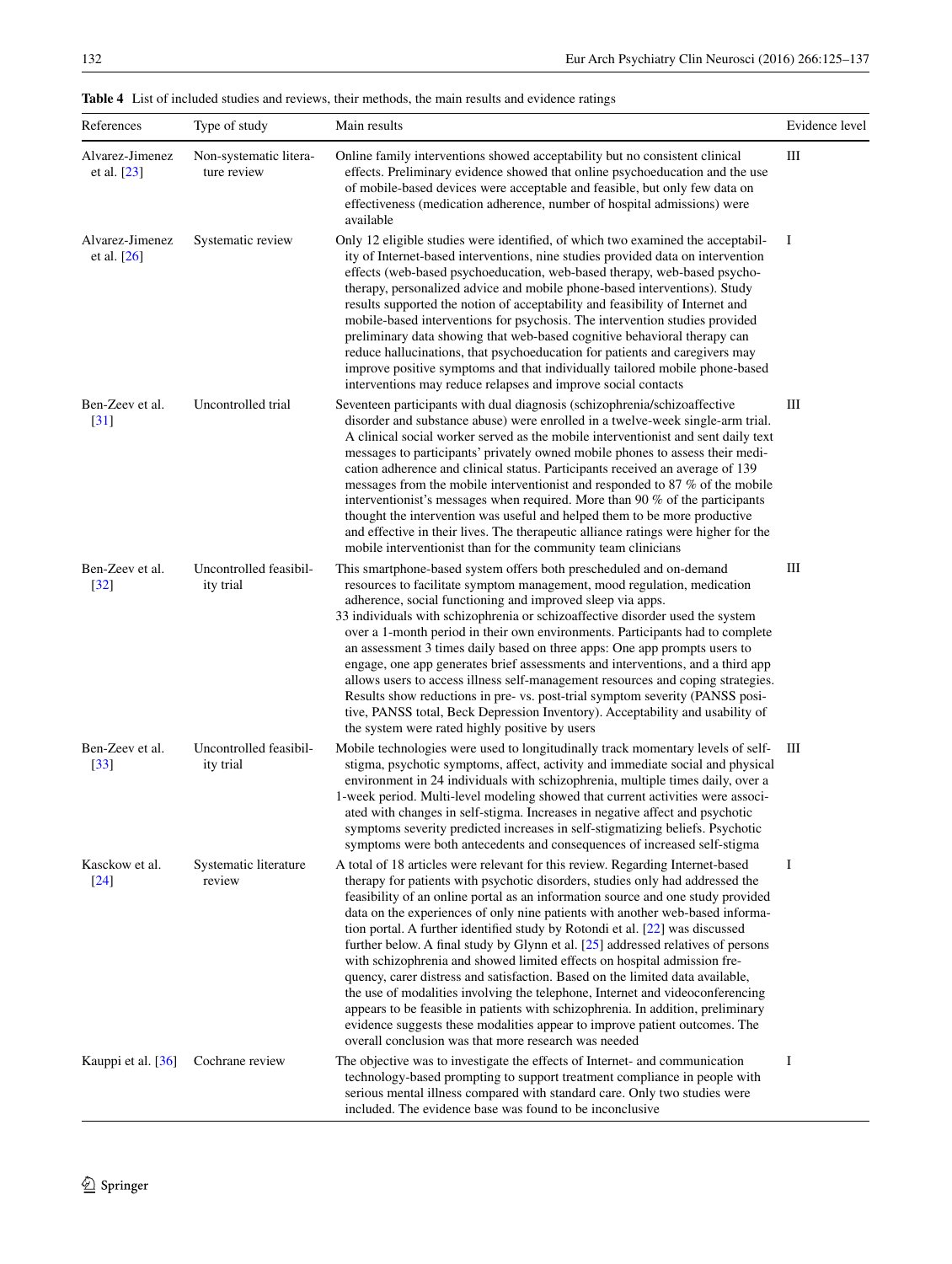| <b>Table 4</b> continued |  |
|--------------------------|--|
|--------------------------|--|

| References                  | Type of study                                       | Main results                                                                                                                                                                                                                                                                                                                                                                                                                                                                                                                                                                                                                                                                                                                                                                                                                                                                      | Evidence level |
|-----------------------------|-----------------------------------------------------|-----------------------------------------------------------------------------------------------------------------------------------------------------------------------------------------------------------------------------------------------------------------------------------------------------------------------------------------------------------------------------------------------------------------------------------------------------------------------------------------------------------------------------------------------------------------------------------------------------------------------------------------------------------------------------------------------------------------------------------------------------------------------------------------------------------------------------------------------------------------------------------|----------------|
| Moock et al. [9]            | Non-systematic review                               | The main conclusion was that in spite of much uncertainty about the impact of<br>eMental health on the efficiency and effectiveness of mental health services,<br>healthcare providers may be able to supply more clients using fewer resources<br>through the use of eMental health                                                                                                                                                                                                                                                                                                                                                                                                                                                                                                                                                                                              | Ш              |
|                             | Naslund et al. [21] Systematic literature<br>review | Forty-six studies on mHealth and eHealth interventions for serious mental<br>illnesses were included. The study covered the diagnoses schizophrenia,<br>schizoaffective disorder and bipolar disorder. Twenty-three studies dealt with<br>schizophrenia, but most in conjunction with schizoaffective disorder and/or<br>bipolar disorder. The studies were also heterogenous regarding outcome meas-<br>ures, type of technology used and study design. In summary, the systematic<br>review showed that such technologies are acceptable and usable for patients<br>with psychotic disorders. However, it was not possible to draw firm conclu-<br>sions from this review about the effectiveness of these interventions. Remotely<br>delivered interventions appear highly promising for reaching the target patient<br>group as indicated by preliminary findings of efficacy | $\mathbf I$    |
| Rotondi et al. [22]         | Randomized controlled<br>trial                      | Comparison of an online intervention with treatment as usual to deliver a psy-<br>choeducational intervention for persons with schizophrenia ( $n = 31$ ) and their<br>supporters ( $n = 24$ ). Persons with schizophrenia in the web-intervention condi-<br>tion had a larger and significant reduction in positive symptoms and increase in<br>knowledge of schizophrenia compared with the treatment-as-usual condition                                                                                                                                                                                                                                                                                                                                                                                                                                                        | Ι              |
| Sin et al. $[28]$           | Focus group study                                   | 14 siblings of patients with psychotic disorders were interviewed about their<br>views on designing an online psychoeducational resource. Siblings were eager<br>for focused information and peer support for themselves, as existing statutory<br>and non-governmental services tend to focus on key caregivers/parents. Sib-<br>lings wanted a dynamic and flexible resource that was supported and moder-<br>ated by mental health professionals to ensure the quality and credibility of the<br>source materials and information exchanges                                                                                                                                                                                                                                                                                                                                    | Ш              |
| Spaniel et al. [34]         | Uncontrolled follow-up<br>evaluation                | This was a mobile phone-based telemedicine solution for weekly remote patient<br>monitoring and disease management in schizophrenia and psychotic disorders<br>$(n = 45$ patients, pre-post comparison). The system provided clinicians with<br>home telemonitoring via a PC-to-phone SMS platform. This was used to iden-<br>tify prodromal symptoms of relapse, to enable early intervention and prevent<br>unnecessary hospitalization. The preliminary analysis after 1 year showed that<br>there was a statistically significant 60 $%$ decrease in the number of hospitaliza-<br>tions (mean follow-up 283 days)                                                                                                                                                                                                                                                            | Ш              |
| Steinwachs et al.<br>$[29]$ | Randomized controlled<br>trial                      | 50 patients with schizophrenia used an interactive web-based intervention featur- I<br>ing actors simulating a patient discussing treatment concerns $(n = 24)$ or were<br>shown an educational video about schizophrenia ( $n = 26$ ). Subsequent visits of<br>the patients to their treating physicians (including psychiatrists and other clini-<br>cians) were analyzed. Patients of the intervention group were more verbally<br>active during mental health visits, visits were longer, and patients contributed<br>more to the medical dialogue. They asked more questions and gave more<br>information. They were more likely to check understanding and appeared more<br>dominant and respectful, but also more distressed                                                                                                                                               |                |

It was shown that only the participants' current activity was associated with changes in self-stigma ( $\chi^2 = 10.53$ ,  $p < 0.05$ ). Furthermore, the study showed that increases in negative affect and psychotic symptom severity predicted increases in the intensity of self-stigmatizing beliefs of participating individuals. Psychotic symptoms were found to be an antecedent and a consequence of increased levels of self-stigma.

A review by Kasckow et al. [[24\]](#page-12-3) described an intervention by Spaniel et al. [[34\]](#page-12-14), which used a mobile phonebased telemedicine system to monitor early warning signs of psychosis in order to prevent hospitalizations. A clinician was provided with an analysis of the patients' symptoms. In the group of 45 patients with psychosis, the intervention showed a significant 60 % decrease in hospitalizations 1 year after enrollment compared to 1 year prior to enrollment.

Alvarez-Jimenez et al. [[26\]](#page-12-5) systematically analyzed the evidence on the acceptability, feasibility, safety and benefits of online and mobile phone-based interventions for psychosis. In their review, they included one mobile intervention using text messages targeting auditory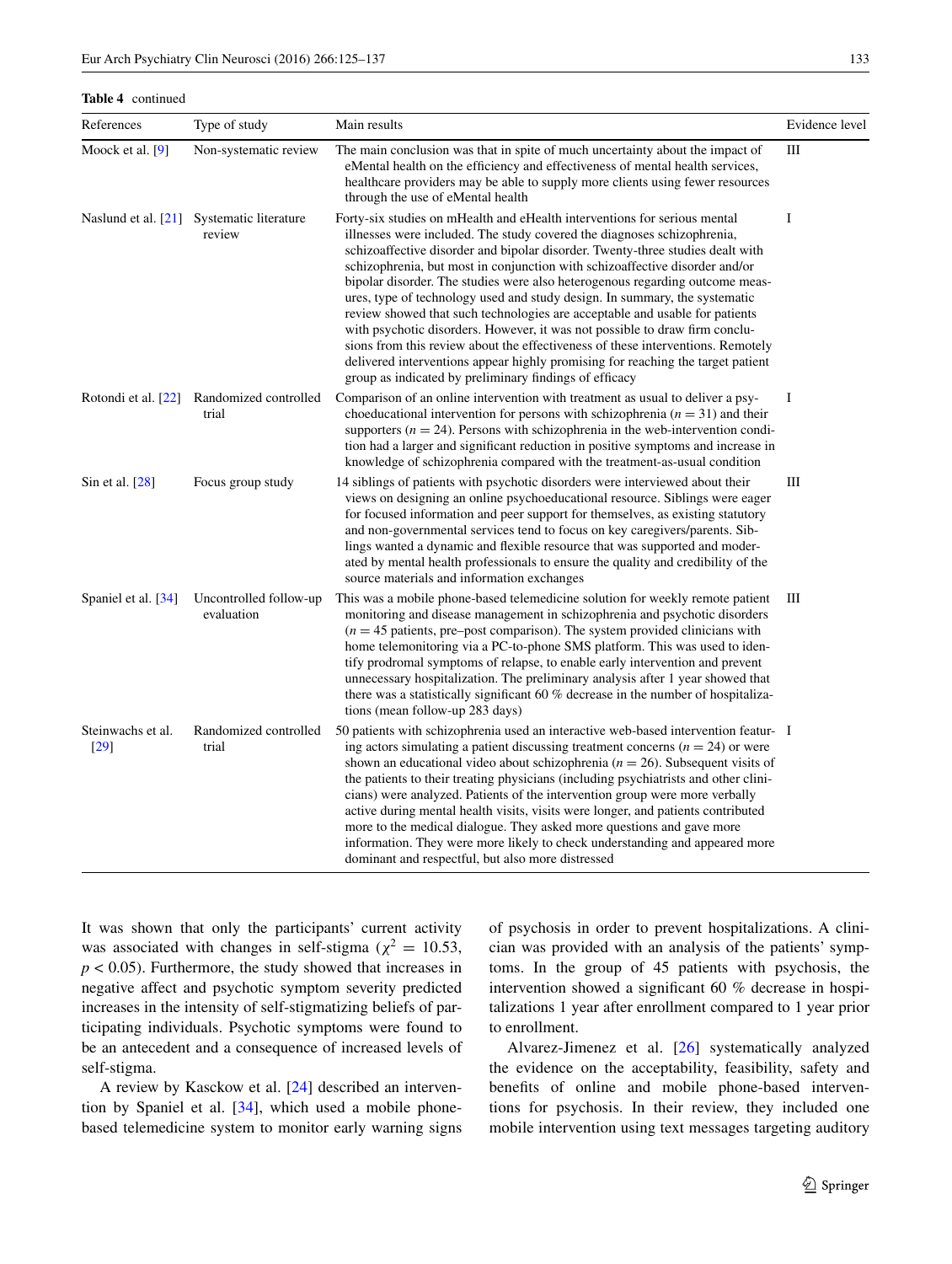hallucinations, medication adherence and socialization for patients with chronic schizophrenia delivered in a realworld setting  $[35]$  $[35]$ . The majority of the patients (76 %;  $n = 42$ ) completed the 3-month intervention. Compared to the non-completers, completers had comparably less severe negative symptoms, higher premorbid IQ and better self-reported living skills.

Naslund et al. [[21\]](#page-12-0) found a number of mobile-based interventions when they reviewed mHealth and eHealth interventions for serious mental illnesses. The interventions for psychotic disorders focused on disease management, medication adherence and support, relapse control, managing psychiatric instability as well as detecting early warning signs. Preliminary evidence showed that mobile-based interventions may lead to improved outcomes regarding positive and negative symptoms, depressive symptoms, rates of hospital admissions and numbers of inpatient days, emergency room visits, medication adherence and attendance of clinical appointments, social interactions, suicidal ideation, quality of life and somatic comorbidity [\[21](#page-12-0)]. Included in this review was also a study that we found in our search. Spaniel et al. [[34\]](#page-12-14) investigated a mobile phonebased telemedicine solution that allows for regular monitoring of the exacerbation of psychotic symptoms. This kind of weekly relapse monitoring via a PC-to-phone SMS platform was found to be possibly efficacious in enabling early intervention and reducing hospitalizations in people with psychotic disorders. This study included 45 patients in a 1-year follow-up.

These and most other studies included in the review by Naslund et al. [[21\]](#page-12-0) showed the feasibility and acceptability of the intervention for people with serious mental illness, including psychotic disorders. Some of these studies showed that remotely delivered interventions may be efficacious for people with serious mental illness. However, the review did not find sufficient evidence to draw conclusions with regard to the effectiveness of the interventions.

In our search, we also identified a Cochrane review that evaluated information and communication technologybased prompting to increase the treatment compliance of people with serious mental illnesses [\[36](#page-12-13)]. The study included mobile text messages, e-mail or other electronic device interventions for prompting. The study found 32 references which included 25 trials. The analyses included 358 people with the diagnosis of serious mental illness, like schizophrenia, schizoaffective disorder and delusional disorder, serious/chronic mental illness or psychotic illness. The authors found no clear evidence for or against using modern technology prompting systems for treatment compliance for people with schizophrenia and suggested that future developments need to be followed in great detail by the involved groups.

#### **Professional supervision/moderation**

The 13 studies dealt differently with the question of professional supervision/moderation. Some did not address it at all [[9,](#page-11-8) [24\]](#page-12-3). One study was a focus group study performed by experts [[28\]](#page-12-7). One intervention was developed by experts, but it was unclear from the published study whether professional supervision and moderation were provided [\[29](#page-12-8)]. In two interventions, experts supervised the feedback from patients [[32,](#page-12-11) [33](#page-12-12)], and in three others, experts themselves provided feedback and/or moderation [[22,](#page-12-1) [31,](#page-12-10) [34](#page-12-14)]. Alvarez-Jimenez and coworkers in their reviews recommended in order to optimize safety in Internet-delivered interventions for people with psychosis to regularly monitor and moderate online interventions [\[23](#page-12-2), [26](#page-12-5)], while Naslund et al. in their review only mention for one of their studies that it was an unmoderated Internet forum, but did not further discuss the issue of professional moderation or supervision [\[21](#page-12-0)]. In the review by Kauppi et al. [\[36](#page-12-13)], only two studies were included and both were supervised by experts.

## **Recommendations**

Recommendations were graded following the procedure detailed in Sect. [2.2](#page-4-1) and Table [3](#page-6-0).

#### **Recommendation 1**

The European Psychiatric Association considers (grade of recommendation: B) that web- and mobile-based interventions are feasible and acceptable for persons with schizophrenia and their relatives (evidence level I–III) [[21,](#page-12-0) [23,](#page-12-2) [26](#page-12-5)].

#### **Recommendation 2**

The European Psychiatric Association considers (grade of recommendation; B) that preliminary evidence shows that mobile-based interventions may lead to improved outcomes regarding positive and negative symptoms, depressive symptoms, rates of hospital admissions and numbers of inpatient days, emergency room visits, medication adherence and attendance of clinical appointments, social interactions, suicidal ideation, quality of life and somatic comorbidity (evidence level I–III) [[21,](#page-12-0) [22,](#page-12-1) [26,](#page-12-5) [27,](#page-12-6) [31,](#page-12-10) [34,](#page-12-14) [36](#page-12-13)].

### **Recommendation 3**

The European Psychiatric Association considers (grade of recommendation: B) that web-based psychoeducational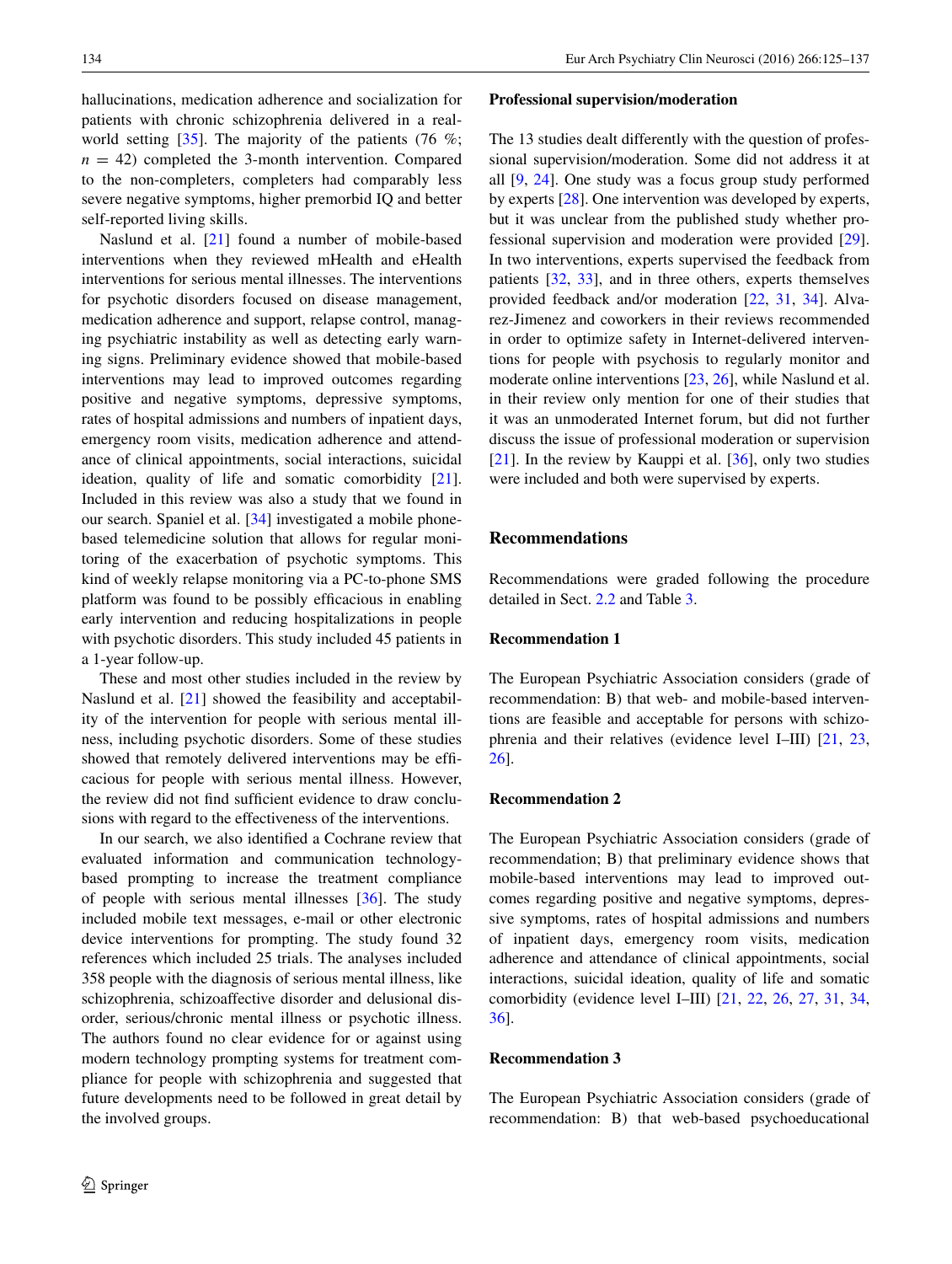interventions are acceptable for family members and friends of patients with schizophrenia and may increase the knowledge about schizophrenia of both persons with schizophrenia and their caregivers. They may also empower patients to discuss quality of care and treatment questions with their clinicians, may increase the parenting skills of patients with schizophrenia, increase knowledge about schizophrenia and reduce positive symptoms (evidence level I–III) [\[21](#page-12-0)[–23](#page-12-2), [26](#page-12-5), [28](#page-12-7), [29](#page-12-8), [32](#page-12-11), [34](#page-12-14), [36](#page-12-13)].

### **Recommendation 4**

The European Psychiatric Association considers (grade of recommendation: C) that online peer support groups are efficacious to address patients and caregivers. Moderation by mental health professionals is necessary in order to ensure efficacy (evidence level III) [\[21](#page-12-0), [23](#page-12-2), [28](#page-12-7), [30](#page-12-9)].

#### **Recommendation 5**

The European Psychiatric Association considers (grade of recommendation: D) that there is a need to develop quality standards, ethical guidelines and legal frameworks to regulate the provision of eMental health interventions for persons with schizophrenia and other psychotic disorders (evidence level IV) [\[9](#page-11-8), [21](#page-12-0), [23](#page-12-2)].

# **Discussion**

The studies reviewed here show the feasibility and user acceptance of both web- and mobile-based interventions for people with psychotic disorders. The heterogeneity in study design, types of studies, outcome assessments, study quality and low sample sizes precluded any definite conclusions in terms of efficacy, effectiveness and efficiency of eMental health interventions for people with schizophrenia. Studies about other psychotic disorders were scarce except for bipolar disorder [[21\]](#page-12-0). Alvarez-Jimenez et al. [[23\]](#page-12-2) discussed that online therapy for patients with psychosis may decrease social contacts and that online interventions specifically designed to supplement existing mental health services and augment traditional relationships may be most promising. For online forum use, moderation by professionals was deemed to be necessary.

Preliminary evidence has shown that persons with psychotic disorders like schizophrenia use the Internet in the same way as individuals not affected by mental disorders [\[37](#page-12-16)]. However, the use of the Internet and mobile phones is differing among different social groups and income groups with an observed lower use among low-income and disadvantaged groups like individuals with severe mental illness. It needs to be considered that electronic (mobile) devices and Internet access, which is a requirement for eMental health interventions, involve additional costs which may limit access for some groups [\[38](#page-12-17)]. Nevertheless, current research results show that people with severe mental illnesses are interested in using modern therapeutic technologies and perceive them as positive. This interest could also be helpful to communicate information about somatic comorbidities like the metabolic syndrome, which are important contributors to morbidity and mortality in schizophrenia. Future eMental health interventions may address unhealthy lifestyles in this patient group [[39\]](#page-12-18).

Moreover, the way of patient–professional communication has shifted from a paternalistic framework to a patient-centered, evidence-based approach, in which patients are more involved in medical decision making and in which clinicians and patients interact as partners. Against this background, eMental health interventions may support the autonomy, information and opportunity for bidirectional communication [\[9](#page-11-8), [29](#page-12-8)]. Psychoeducation may support patient autonomy by providing essential information. Since neurocognitive skills predict illness knowledge after psychoeducation, Internetbased neurocognitive training may become a topic for schizophrenia treatment of the future [[40](#page-12-19)]. It needs to be taken into account that the evidence for eMental health interventions for psychotic disorders is still limited. Research for other mental disorders like depression is more advanced. So far, these studies have shown that there is evidence for the efficacy of Internet interventions for depression or anxiety disorders [\[16,](#page-11-11) [17\]](#page-11-12). More research is needed in the field of schizophrenia and other psychotic disorders.

There is a lack of specific studies or reviews addressing the aspects of quality assurance of eMental health products for people with schizophrenia or other psychotic disorders. While ethical issues were addressed in the discussion sections of some of the retrieved articles, a consensus development would be necessary about these questions. We did not identify studies about legislative aspects. We found a range of terms for eMental health interventions. A standardized nomenclature would be warranted to allow for easier comparisons.

In summary, the studies reviewed here provide strong evidence that web- and mobile-based interventions for people with schizophrenia and/or other psychotic disorders are feasible and acceptable both for patients and caregivers. There was moderate evidence that eMental health interventions may improve specific elements of mental healthcare processes, such as shared decision making, symptom monitoring, disease management, information provision and empowerment, and there was preliminary evidence that they may also improve outcomes by fostering symptom reduction and treatment adherence. eMental health interventions hold promise to shape the future of mental healthcare delivery through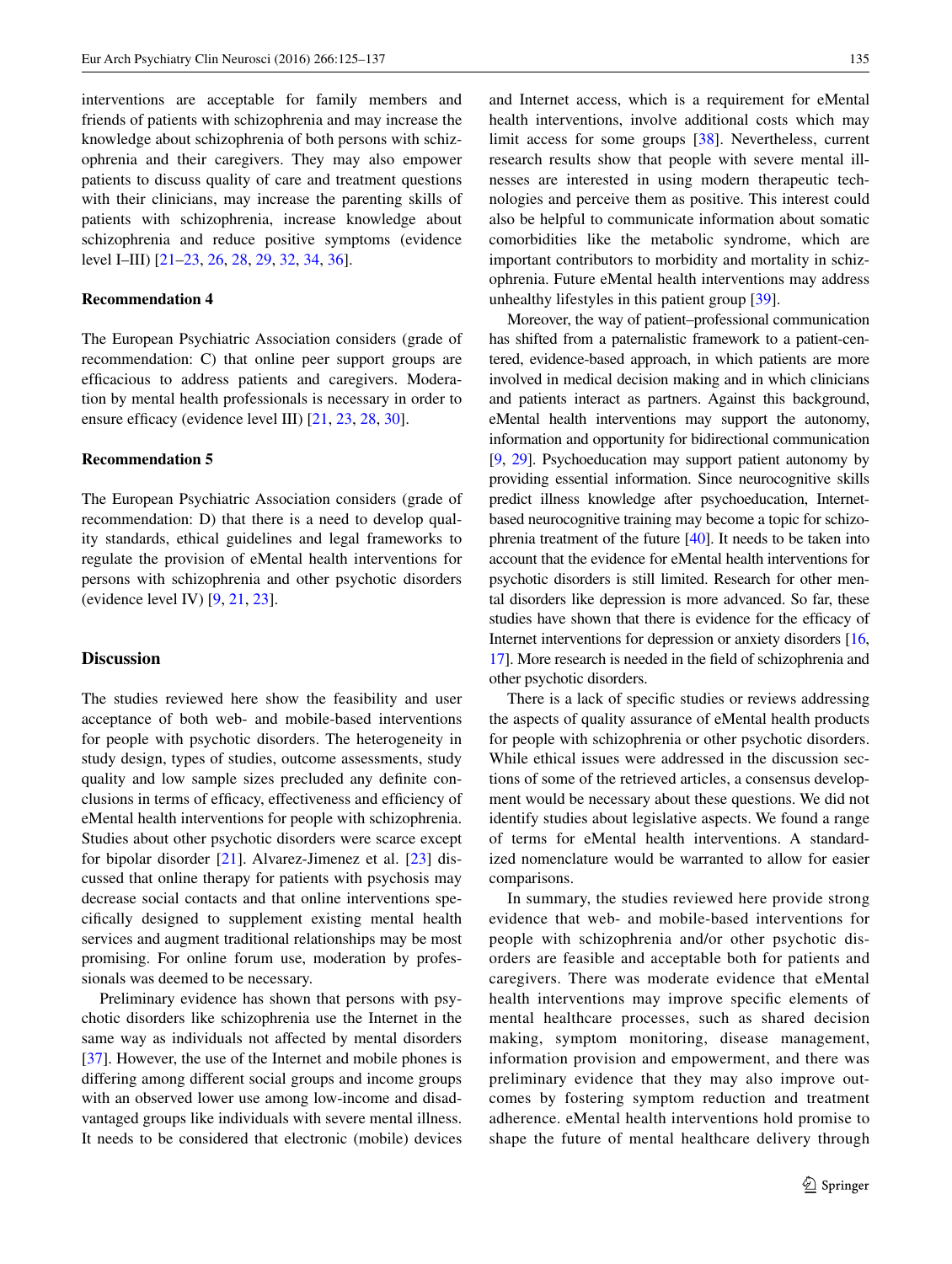increasing service accessibility, reducing stigma and self-stigma and providing timely and flexible support to individuals with psychotic disorders and their caregivers. Nevertheless, it is important to also consider other aspects such as the lack of ethical guidelines and quality assurance mechanisms and the need to analyze the legal framework about eMental health in different nations when developing and implementing eMental health interventions. We did not identify ethical guidelines or quality assurance systems specifically developed for eMental health interventions targeting people with psychotic disorders. Future developments in the field of eMental health will need to take into consideration the elaboration of sociopolitical questions in connection with eMental health applications.

Regarding the five hypotheses, we found evidence to support the first hypothesis that eMental health interventions are efficacious to increase mental health literacy. Regarding the second hypothesis that eMental health interventions are efficacious to treat mental disorders, we found preliminary evidence for the field of the treatment of psychotic disorders. We did not find evidence to support the hypotheses 3–5 in the field of psychotic disorders (quality assurance, ethical standards, legal frameworks), but we found some statements indicating the need to address these aspects. These issues will need to be further developed in the future. Also, future research needs to provide controlled, sufficiently powered studies to provide definite answers as to the questions of clinical efficacy, efficiency and effectiveness of web- and mobile-based eMental health applications for people with psychotic disorders and their caregivers. Future systematic and well-designed, controlled studies are needed to further develop this field. In addition, certification procedures will need to be developed to assess the quality of web- or mobile-based interventions for people with psychotic disorders, and these quality assessments should be grounded in explicit scientific and ethical quality standards taking also into consideration the current legal frameworks in the different European countries.

#### **Compliance with ethical standards**

**Conflict of interest** The authors declare that they have no conflict of interest.

## **References**

<span id="page-11-0"></span>1. Perälä J, Suvisaari J, Saarni SI, Kuoppasalmi K, Isometsä E, Pirkola S, Partonen T, Tuulio-Henriksson A, Hintikka J, Kieseppä T, Härkänen T, Koskinen S, Lönnqvist J (2007) Lifetime prevalence of psychotic and bipolar I disorders in a general population. Arch Gen Psychiatry 64:19–28

- <span id="page-11-1"></span>2. WHO. Global Health Estimates (2014) Summary tables: DALY by cause, age and sex, by WHO Region, 2000–2012. Retrieved on 14th Dec 2015. [http://www.euro.who.int/en/health-topics/](http://www.euro.who.int/en/health-topics/noncommunicable-diseases/mental-health/data-and-statistics) [noncommunicable-diseases/mental-health/data-and-statistics](http://www.euro.who.int/en/health-topics/noncommunicable-diseases/mental-health/data-and-statistics)
- <span id="page-11-2"></span>3. Gaebel W, Zielasek J (2015) Focus on psychosis. Dialogues Clin Neurosci 17:9–18
- <span id="page-11-3"></span>4. Tandon R, Nasrallah HA, Keshavan MS (2009) Schizophrenia, "just the facts" 4. Clinical features and conceptualization. Schizophr Res 110:1–23
- <span id="page-11-4"></span>5. Ormel J, Petukhova M, Chatterji S et al (2008) Disability and treatment of specific mental and physical disorders across the world: Results from the WHO World Mental Health Surveys. Br J Psychiatr 192:368–375
- <span id="page-11-5"></span>6. Salize HJ, McCabe R, Bullenkamp J, Hansson L, Lauber C, Martinez-Leal R, Reinhard I, Rössler W, Svensson B, Torres-Gonzalez F, van den Brink R, Wiersma D, Priebe S (2009) Cost of treatment of schizophrenia in six European countries. Schizophr Res 111:70–77
- <span id="page-11-6"></span>7. Loch AA, Wang YP, Guarniero FB et al (2014) Patterns of stigma toward schizophrenia among the general population: a latent profile analysis. Int J Soc Psychiatry 60:595–605
- <span id="page-11-7"></span>8. Kessler RC, Foster CL, Saunders WB, Stang PE (1995) Social consequences of psychiatric disorders, I: educational attainment. Am J Psychiatry 52:1026–1032
- <span id="page-11-8"></span>9. Moock J (2014) Support from the Internet for individuals with mental disorders: advantages and disadvantages of e-mental health service delivery. Front Public Health 2:65. doi[:10.3389/](http://dx.doi.org/10.3389/fpubh.2014.00065) [fpubh.2014.00065](http://dx.doi.org/10.3389/fpubh.2014.00065)
- <span id="page-11-13"></span>10. Showell C, Nohr C (2012) How should we define eHealth, and does the definition matter? In: Mantas J et al (eds) Quality of life through quality of information. European Federation for Medical Information and IOS Press, Amsterdam, pp 881–884
- <span id="page-11-14"></span>11. Mental Health Commission Canada (2014) E-Mental health in Canada: transforming the mental health system using technology. [https://www.mentalhealthcommission.ca/English/system/](https://www.mentalhealthcommission.ca/English/system/files/private/document/MHCC_E-Mental_Health-Briefing_Document_ENG.pdf) [files/private/document/MHCC\\_E-Mental\\_Health-Briefing\\_Doc](https://www.mentalhealthcommission.ca/English/system/files/private/document/MHCC_E-Mental_Health-Briefing_Document_ENG.pdf)[ument\\_ENG.pdf.](https://www.mentalhealthcommission.ca/English/system/files/private/document/MHCC_E-Mental_Health-Briefing_Document_ENG.pdf) Accessed 6 June 2015
- <span id="page-11-15"></span>12. Mucic D, Hilty DM (eds) (2016) e-Mental health. Springer International, Cham
- <span id="page-11-16"></span>13. Christensen H, Griffiths KM, Evans K (2002) E-Mental health in Australia: implications of the internet and related technologies for policy. ISC discussion paper No 3. 1–84. [http://unpan1.](http://unpan1.un.org/intradoc/groups/public/documents/apcity/unpan046316.pdf) [un.org/intradoc/groups/public/documents/apcity/unpan046316.](http://unpan1.un.org/intradoc/groups/public/documents/apcity/unpan046316.pdf) [pdf](http://unpan1.un.org/intradoc/groups/public/documents/apcity/unpan046316.pdf). Accessed 25 Dec 2015
- <span id="page-11-9"></span>14. Mucic D (2010) Transcultural telepsychiatry and its impact on patient satisfaction. J Telemed Telecare 16:237–242
- <span id="page-11-10"></span>15. Haker H, Lauber C, Rössler W (2005) Internet forums: a selfhelp approach for individuals with schizophrenia? Acta Psychiatr Scand 112:474–477
- <span id="page-11-11"></span>16. Andrews G, Cuijpers P, Craske MG, McEvoy P, Titov N (2010) Computer therapy for the anxiety and depressive disorders is effective, acceptable and practical health care: a meta-analysis. PLoS One. 5(10):e13196. doi:[10.1371/journal.pone.0013196](http://dx.doi.org/10.1371/journal.pone.0013196)
- <span id="page-11-12"></span>17. Cunningham JA, Gulliver A, Farrer L, Bennett K, Carron-Arthur B (2014) Internet interventions for mental health and addictions: current findings and future directions. Curr Psychiatr Rep 16:521
- <span id="page-11-17"></span>18. Gaebel W, Muijen M, Baumann AE et al (2014) EPA guidance on building trust in mental health services. Eur Psychiatry 29:83–100
- <span id="page-11-18"></span>19. Daly J, Willis K, Small R, Green J, Welch N, Kealy M, Hughes E (2007) A hierarchy of evidence for assessing qualitative health research. J Clin Epidemiol 60:43–49
- <span id="page-11-19"></span>20. SIGN grading system (1999–2012). [http://www.sign.ac.uk/](http://www.sign.ac.uk/guidelines/fulltext/50/annexoldb.html) [guidelines/fulltext/50/annexoldb.html.](http://www.sign.ac.uk/guidelines/fulltext/50/annexoldb.html) Accessed 27 Dec 2015